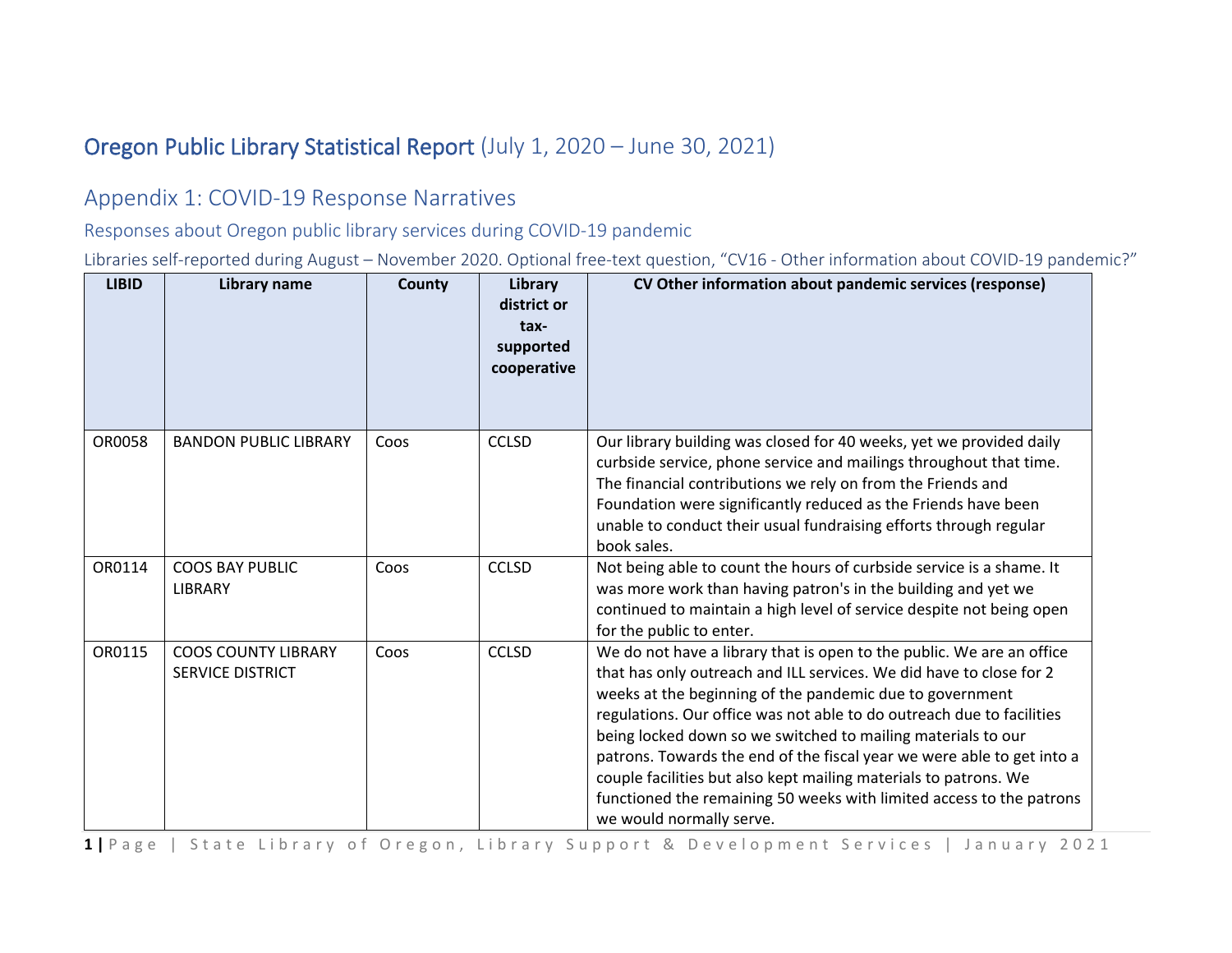| OR0048 | <b>DORA PUBLIC LIBRARY</b> | Coos | <b>CCLSD</b> | Curbside services should, in my opinion, count as open. We did have        |
|--------|----------------------------|------|--------------|----------------------------------------------------------------------------|
|        |                            |      |              | 10 weeks that we did not allow public access, except for computer          |
|        |                            |      |              | appointments, yet we were not closed in that services were still being     |
|        |                            |      |              | provided to anyone who wanted or needed them.                              |
| OR0049 | FLORA M. LAIRD             | Coos | <b>CCLSD</b> | During the pandemic, we tried our very best for our community. I am        |
|        | <b>MEMORIAL LIBRARY</b>    |      |              | really wanting you to know that for my staff and me, our whole-            |
|        |                            |      |              | hearted work was a gift to them, and us. I witnessed something             |
|        |                            |      |              | sacred, which is really strange to be typing in an official report, but it |
|        |                            |      |              | is the truth. Here is what we did, even when we were just as worried       |
|        |                            |      |              | and stressed and confused and upset as every other human having            |
|        |                            |      |              | this collective experience:                                                |
|        |                            |      |              | We did everything we could. We called every single one of our              |
|        |                            |      |              | regular patrons to check in on them and see what they needed. We           |
|        |                            |      |              | had conversations with the ones that needed company. We mailed             |
|        |                            |      |              | books and movies and summer reading backpacks and scientific               |
|        |                            |      |              | articles. We listened to the community's feelings for hours, holding       |
|        |                            |      |              | space for whatever they were going through. Some of our patrons got        |
|        |                            |      |              | sick and died. We wrote to their loved ones. Some of our patrons           |
|        |                            |      |              | were really angry about what was going on, and they took it out on         |
|        |                            |      |              | us. We tried our best not to be too bummed about it. We knew they          |
|        |                            |      |              | were going through the same stuff we were.                                 |
|        |                            |      |              | Libraries are so uniquely positioned to help a community through a         |
|        |                            |      |              | crisis-especially one where the safest thing for people is to stay at      |
|        |                            |      |              | home and away from others. We had this feeling of "Wait, we were           |
|        |                            |      |              | made for this!" A patron wrote us a note last year that said we were       |
|        |                            |      |              | the only thing that kept her from despair and boredom. We took that        |
|        |                            |      |              | job so seriously. We had elaborate systems to remember what                |
|        |                            |      |              | individual patrons loved to read. When we bought books we knew             |
|        |                            |      |              | someone would like, we went ahead and put holds on them, so they           |
|        |                            |      |              | could have a surprise coming. We customized full carts of books            |
|        |                            |      |              | according to patron requests, wheeled them outside, and then put           |
|        |                            |      |              | them all back on the shelves hundreds and hundreds of times. They          |
|        |                            |      |              | might just take one book out of the seventy we had on the cart, but        |
|        |                            |      |              | we wanted them to get that good browsing feeling that they were            |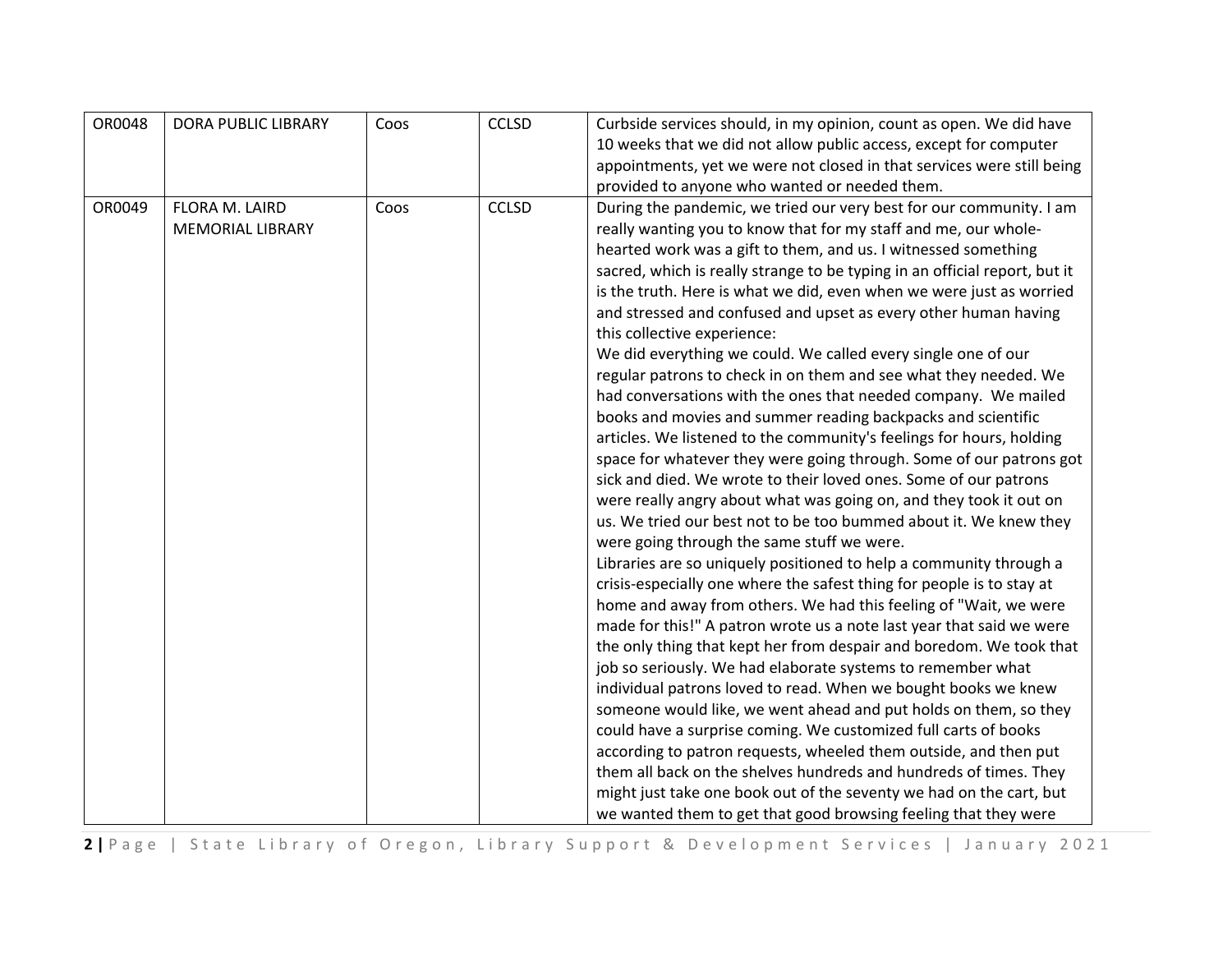|  | missing when we were closed or limited in capacity. We did             |
|--|------------------------------------------------------------------------|
|  | everything we could think of and everything they asked of us, as best  |
|  | they could. We offered a staggering variety of options for access for  |
|  | people: regular browsing and computer use, curbside, mail-service,     |
|  | virtual service, phone service, and all the while we were adapting to  |
|  | constantly-changing situations and guidelines.                         |
|  | We started a sharing shelf on our porch and stocked it with free       |
|  | books, community-donated food, and information on resources            |
|  | about mental health and housing and public assistance. When a time-    |
|  | limited grant (distributed immediately, in person, through the local   |
|  | banks) became available, we called each of our patrons who needed      |
|  | it, told them about the grant, filled out the online applications for  |
|  | them (if they needed and wanted us to), and then scheduled their       |
|  | appointments for them. We made 27 appointments in the three days       |
|  | the money was available, and everyone we spoke to had no idea the      |
|  | grant was even available. We tried so hard to find hotspots to lend    |
|  | that would work in our area. Our meeting room (the only private        |
|  | space in the library) became a doctor's office for people with         |
|  | telehealth appointments. People attended class from the library. We    |
|  | taught them how to video call their families.                          |
|  | We filled over 350 backpack with free books and all the supplies on    |
|  | their teacher's list for every child in preschool through sixth grade, |
|  | during a time when the fires were so bad that it wasn't safe to        |
|  | breathe the air outside and the sky was orange. Because we did that,   |
|  | another local organization decided to buy all the middle and high      |
|  | schoolers their whole school supply lists, too. We gave six books and  |
|  | a bag of creative supplies to every kid who wanted one for summer      |
|  | reading. We gave a book to everyone who came to the food bank in       |
|  | December, and every kid with a tag on the Angel Tree. We figured out   |
|  | virtual programs and make-and-takes and somehow still found time       |
|  | to work on our big projects, like getting funding to renovate our      |
|  | building so that it is ADA accessible. It was a lot. It really was. We |
|  | were proud to do it, though. And we know it matters. No matter what    |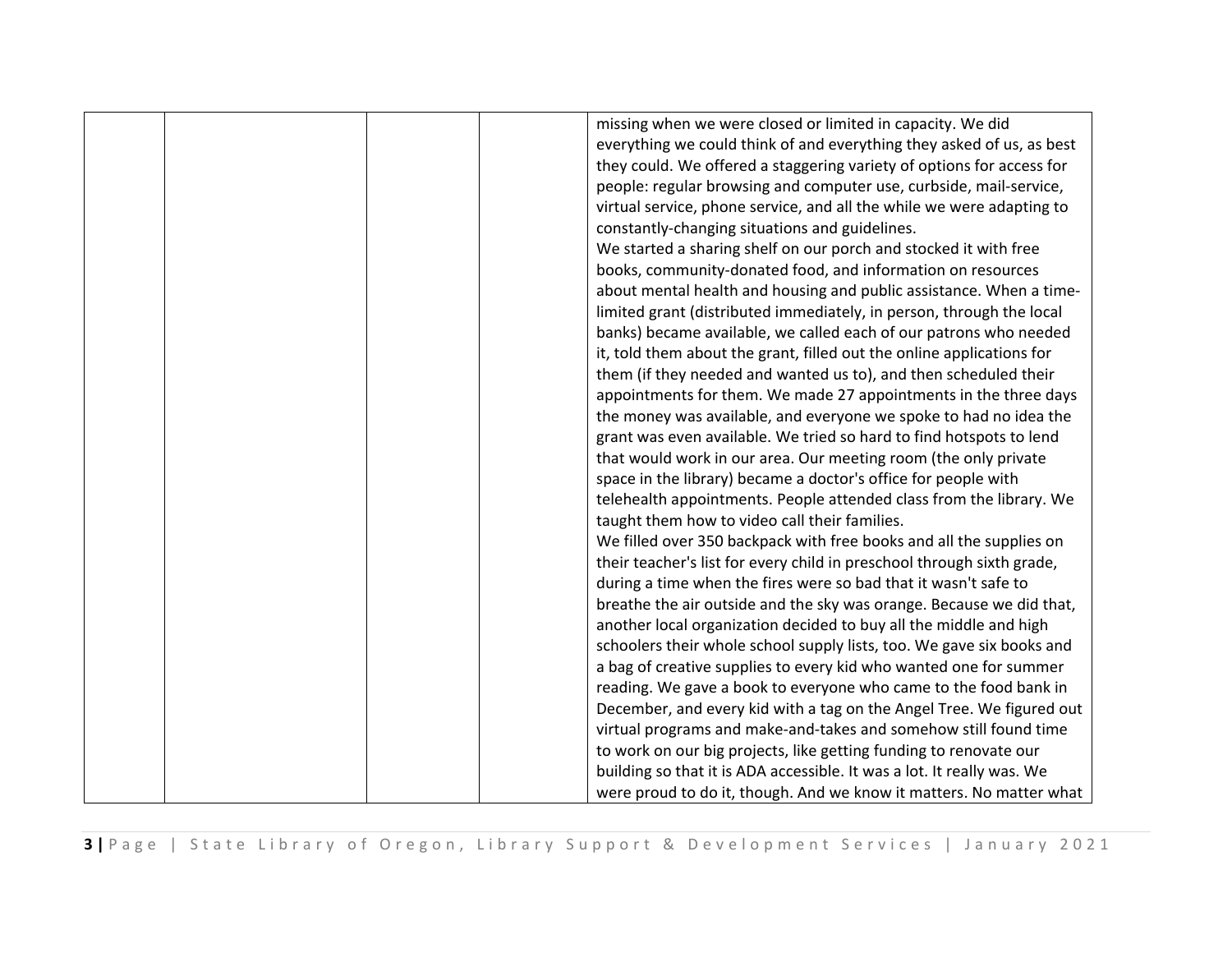|        |                                       |        |              | happens, they're our community, and it was our job to take care of<br>them. Thank you for this space to tell you about it.                                                                                                                                                                                                                                                                                                                                                                                                                                                                                                                                                                                                                                                                                                                                 |
|--------|---------------------------------------|--------|--------------|------------------------------------------------------------------------------------------------------------------------------------------------------------------------------------------------------------------------------------------------------------------------------------------------------------------------------------------------------------------------------------------------------------------------------------------------------------------------------------------------------------------------------------------------------------------------------------------------------------------------------------------------------------------------------------------------------------------------------------------------------------------------------------------------------------------------------------------------------------|
| OR0064 | HAZEL M. LEWIS LIBRARY                | Coos   | <b>CCLSD</b> | We are a small rural Library so, we were able to provide limited<br>access at times to our patrons while other libraries were closed. If<br>patrons needed copies, faxes, computers or reading materials, we<br>would let them come in and use our services.                                                                                                                                                                                                                                                                                                                                                                                                                                                                                                                                                                                               |
| OR0030 | <b>LAKESIDE PUBLIC LIBRARY</b>        | Coos   | <b>CCLSD</b> | During our in person closures we were open most weeks for<br>CURBSIDE pickup of materials. This service took a tremendous<br>amount of time.<br>We also offered a Grab and Go Summer reading program for children<br>that was time consuming to create, put together, package and<br>distribute to families.<br>Quarantining and Sanitizing all library materials being returned via<br>our book drop was a long, labor intensive process and was spending<br>long hours on the phones with our patrons looking for and placing<br>holds.<br>I can't believe the weeks we offered curbside pickup and our Grab<br>and Go Programs were not counted this year in this report because<br>we were certainly busy and everyone was working.<br>This has been incredibly stressful and we did our best to continue to<br>offer library services to our patrons. |
| OR0021 | <b>INDEPENDENCE PUBLIC</b><br>LIBRARY | Polk   | <b>CCRLS</b> | We reopened in a limited capacity March 15, 2021. We have not<br>increased our hours since our initial reopening. Currently, we are<br>open Monday, Wednesday and Friday from 11-4, and Saturday from<br>10-2. We offer curbside service an additional 6 hours each week, in<br>addition to our scheduled hours.                                                                                                                                                                                                                                                                                                                                                                                                                                                                                                                                           |
| OR0022 | JEFFERSON PUBLIC<br><b>LIBRARY</b>    | Marion | <b>CCRLS</b> | From July 1st until November 18th, the library limited its services to<br>curbside pick-up and was open to the public half of its regular hours.<br>From November 18th through February 25th, the library was closed<br>to the public with curbside pickup and half hour computer<br>reservations only. Beginning on February 27th, half hour browsing<br>and computer use appointments were implemented along with drop-<br>in curbside service. In April, the library started offering some walk-in<br>browsing with a half hour time limit. On June 26th, requirements for                                                                                                                                                                                                                                                                              |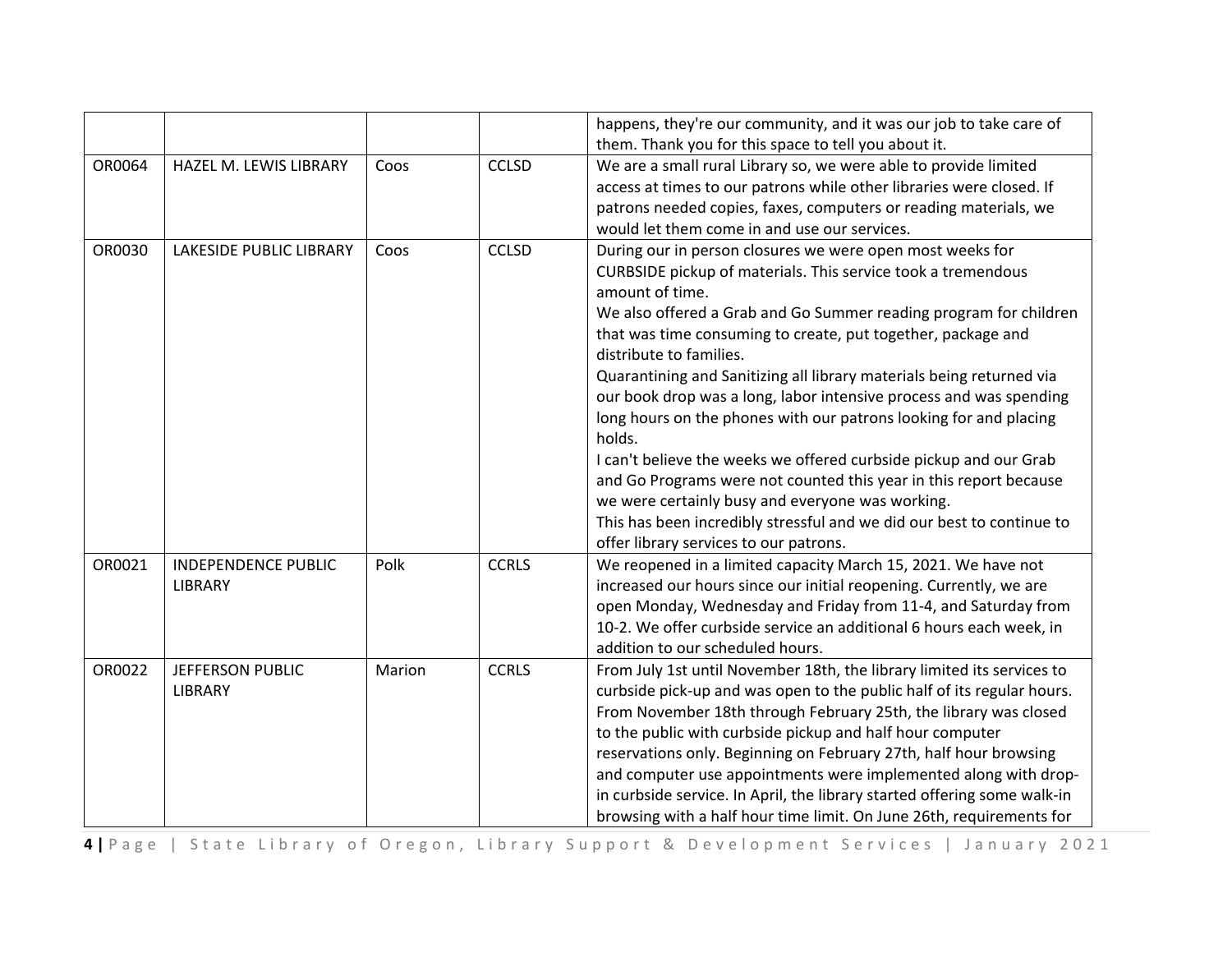|        |                              |         |              | browsing and computer use appointments were eliminated. Drop in<br>curbside service remained available throughout the year. Masks were |
|--------|------------------------------|---------|--------------|----------------------------------------------------------------------------------------------------------------------------------------|
|        |                              |         |              | required inside the building throughout the year.                                                                                      |
| OR0122 | <b>MARY GILKEY PUBLIC</b>    | Yamhill | <b>CCRLS</b> | We offered services online such as chat and virtual reference. Items                                                                   |
|        | LIBRARY                      |         |              | were available curbside (delivered to cars via a staff member) and                                                                     |
|        |                              |         |              | contact-free (placed in a bin outside our door), or via home delivery.                                                                 |
|        |                              |         |              | We also offered take-and-make kits contact-free from our re-                                                                           |
|        |                              |         |              | purposed newspaper machine.                                                                                                            |
| OR0047 | MT. ANGEL PUBLIC             | Marion  | <b>CCRLS</b> | Bi-weekly STEAM activity packets for children and teens. Monthly bi-                                                                   |
|        | LIBRARY                      |         |              | lingual storywalks. Sidewalk obstacle course. Mobile wifi hotspot                                                                      |
|        |                              |         |              | devices for checkout.                                                                                                                  |
| OR0101 | WILLAMINA PUBLIC             | Yamhill | <b>CCRLS</b> | Our library offered window pick-up services and delivery services                                                                      |
|        | LIBRARY                      |         |              | during the fiscal year of the pandemic. In-person building use of the                                                                  |
|        |                              |         |              | library was closed, however, we did allow for appointments to use                                                                      |
|        |                              |         |              | computers or for other in-person reference services needed.                                                                            |
| OR0051 | <b>NEWPORT PUBLIC</b>        | Lincoln | <b>LCLD</b>  | Restocking of Little Free Libraries around the city, passive activity                                                                  |
|        | LIBRARY                      |         |              | boxes in front of the library for patrons, mobile hotspot program,                                                                     |
|        |                              |         |              | amplified Wi-Fi on the outside of the library, Library take out services.                                                              |
|        |                              |         |              | We have offered eCards, created several "how to" videos,                                                                               |
|        |                              |         |              | collaborated with community partners to put together activity kits,                                                                    |
|        |                              |         |              | and put together a Trail Tail behind the library. We also offered grab                                                                 |
|        |                              |         |              | and go delivery along school bus routes, school lunch site locations,                                                                  |
|        |                              |         |              | and day use areas. We recorded storytimes and booktalks. We also                                                                       |
|        |                              |         |              | partnered with local organizations for community events such a                                                                         |
|        |                              |         |              | Virtual Marine Science Day, Día de los Niños,                                                                                          |
|        |                              |         |              | World Read-a-Loud Day. We started checking out fishing equipment                                                                       |
|        |                              |         |              | through a partnership with ODFW. We expanded our                                                                                       |
|        |                              |         |              | Library2Advantage program, offered Tumblebooks database, started                                                                       |
|        |                              |         |              | offering Tech Talks, and assisted at the Lincoln County Call Center.                                                                   |
| OR9017 | <b>SILETZ PUBLIC LIBRARY</b> | Lincoln | <b>LCLD</b>  | The library offered curbside service for 29 of the 45 weeks I have                                                                     |
|        |                              |         |              | indicated we were "closed."                                                                                                            |
| OR0088 | <b>TOLEDO PUBLIC LIBRARY</b> | Lincoln | <b>LCLD</b>  | We offered curbside during this time (C14 + C15). On Time Burden we                                                                    |
|        |                              |         |              | spent 23 hours but the program won't measure it.                                                                                       |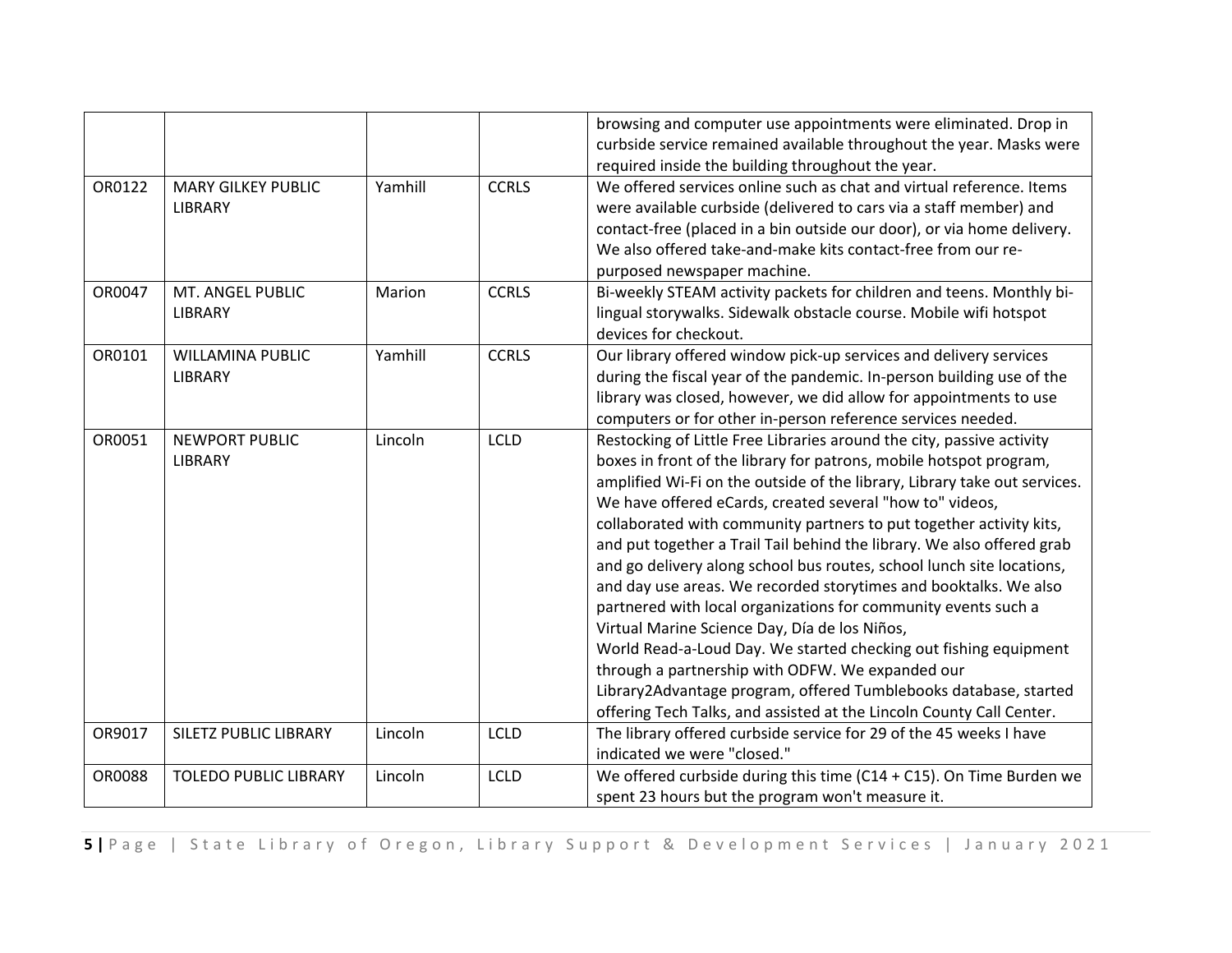| OR0097 | <b>WALDPORT PUBLIC</b><br>LIBRARY                                          | Lincoln   | <b>LCLD</b>  | We offered drive up service and curb side service during the time the<br>building was closed. We also offered online programming and take-n-<br>makes.                                                                                                                                                                                                                                                                                                                                                                                                                                                                                                      |
|--------|----------------------------------------------------------------------------|-----------|--------------|-------------------------------------------------------------------------------------------------------------------------------------------------------------------------------------------------------------------------------------------------------------------------------------------------------------------------------------------------------------------------------------------------------------------------------------------------------------------------------------------------------------------------------------------------------------------------------------------------------------------------------------------------------------|
| OR0029 | LAKE OSWEGO PUBLIC<br>LIBRARY                                              | Clackamas | <b>LINCC</b> | We continued to provide services to patrons through setting up<br>services in our parking lot, delivering and mailing materials when<br>needed, and providing curbside services. During the heat wave in<br>June, we opened to full capacity in the building.                                                                                                                                                                                                                                                                                                                                                                                               |
| OR0043 | LEDDING LIBRARY                                                            | Clackamas | <b>LINCC</b> | We were able to offer curbside, reference, holds assistance, grab-n-<br>go craft bags, virtual programs for all ages. We were a visible, yet<br>non-physical, part of the community that was greatly used and<br>appreciated.                                                                                                                                                                                                                                                                                                                                                                                                                               |
| OR9999 | <b>LIBRARY INFORMATION</b><br><b>NETWORK OF</b><br><b>CLACKAMAS COUNTY</b> | Clackamas | <b>LINCC</b> | We are a centralized service office and we are not open to the public.                                                                                                                                                                                                                                                                                                                                                                                                                                                                                                                                                                                      |
| OR0044 | MOLALLA PUBLIC LIBRARY                                                     | Clackamas | <b>LINCC</b> | We started offering curbside service in May 2020. We began offering<br>a hybrid of curbside and in person materials pick up in April 2021.<br>Approx. 650 grab and go kits for all ages with crafts, recipes, and<br>STEM materials were handed out each month. There was a live<br>storytime presented each week for approx. 35 weeks. Materials were<br>delivered to five households that were unable to access curbside<br>service. We offered curated bundles of materials - both personalized<br>and general topics for patrons. Over 50 curated book boxes with<br>books, movies, snacks, and games were created as programming for<br>YA and adults. |
| OR0071 | <b>SANDY PUBLIC LIBRARY</b>                                                | Clackamas | <b>LINCC</b> | Sandy and Hoodland Libraries started curbside service by<br>appointment before July 2020. Starting in August 2020, we offered<br>curbside service on a first come first served basis.<br>By July 2020 we were offering virtual storytimes, crafts, and early<br>literacy activities on our Facebook storytime parents group. By July<br>2020 we were offering book clubs virtually.<br>We started offering computers by appointment on September 21,<br>2020.<br>We have been offering a Take and Make craft for three age groups:<br>kids, teens, and adults each month starting in October 2020.                                                          |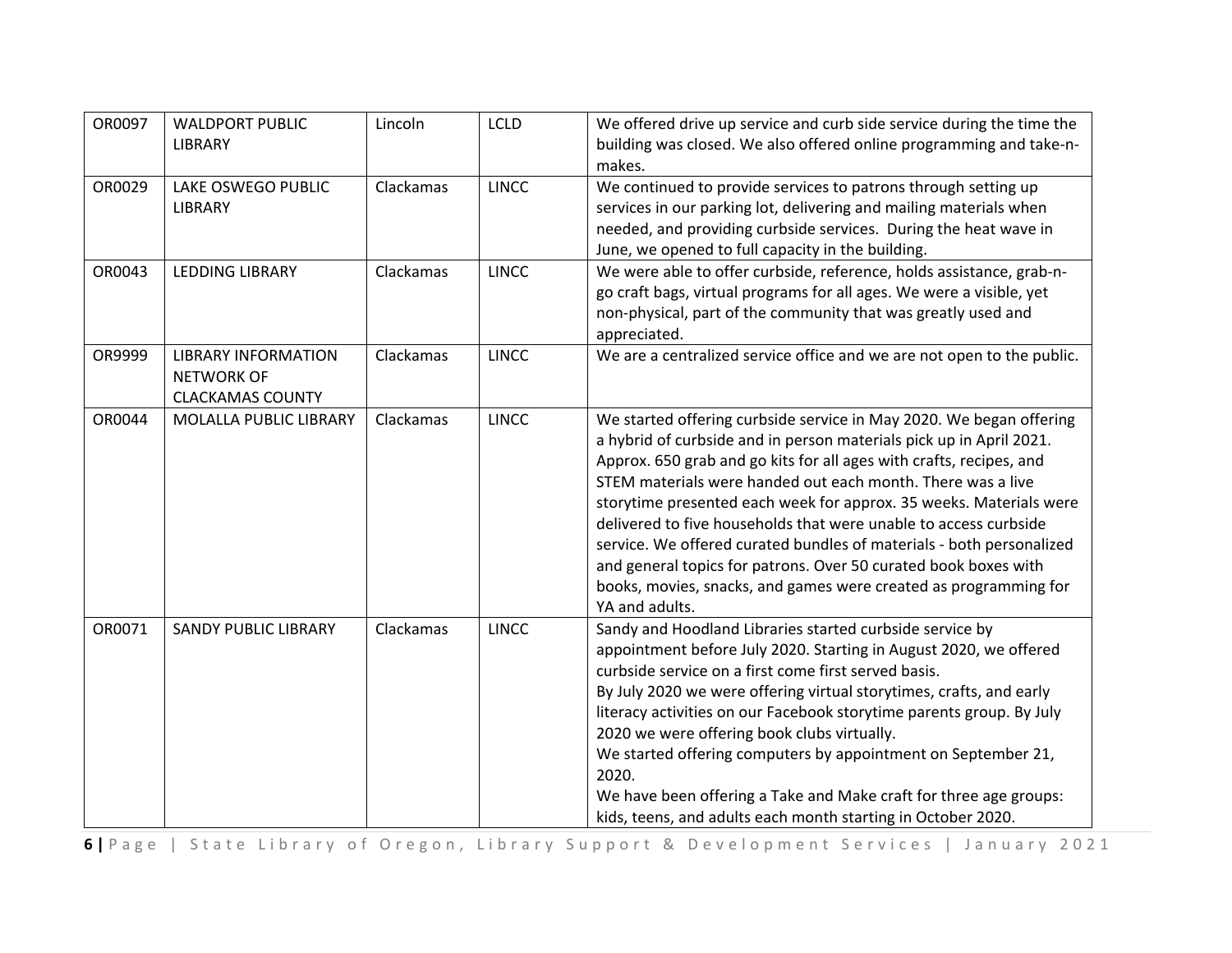| OR0023<br>OR0108 | <b>ASTORIA PUBLIC LIBRARY</b><br><b>BROWNSVILLE</b>     | Columbia<br>Linn | <b>NONE</b><br><b>NONE</b> | The library closed March 16, 2021 reopening June 2020 for holds<br>pick-up only In lieu of curbside service. The majority of staff were<br>furloughed effective April 1, 2020 leaving 3.5 FTE to operate the<br>library. We shifted quickly to online services focusing on internal<br>processes we could complete in order to prepare for a greatly<br>anticipated Phase 1 renovation.<br>We were closed from March 17, 2020 through June 6, 2020. As of |
|------------------|---------------------------------------------------------|------------------|----------------------------|-----------------------------------------------------------------------------------------------------------------------------------------------------------------------------------------------------------------------------------------------------------------------------------------------------------------------------------------------------------------------------------------------------------------------------------------------------------|
|                  | <b>COMMUNITY LIBRARY</b>                                |                  |                            | June 9, 2020 we opened with limited building capacity and have<br>remained open through the pandemic.                                                                                                                                                                                                                                                                                                                                                     |
| OR9011           | C. GILES HUNT MEMORIAL<br>LIBRARY                       | Douglas          | <b>NONE</b>                | Curtailed in-person programs for adults and children during especially<br>high frequency COVID periods.                                                                                                                                                                                                                                                                                                                                                   |
| OR0107           | <b>CHETCO COMMUNITY</b><br><b>PUBLIC LIBRARY</b>        | Curry            | <b>NONE</b>                | Summer youth activity bags: 4,525 bags<br>Youth storytime and craft bags: 1,230<br>Book giveaways for book clubs: 563<br>Spice-of-the-Month bags: 340<br>Adult craft bags: 412<br>Other adult bags: 84 (origami, resume building)<br>Movie night bags (frozen pizza, snacks, 3 themed movies): 33<br>Mailed (or pickup) monthly book subscription boxes: 96                                                                                               |
| OR0119           | <b>CORVALLIS-BENTON</b><br><b>COUNTY PUBLIC LIBRARY</b> | Benton           | <b>NONE</b>                | We continued delivery services which we started after the initial<br>closure due to Covid.                                                                                                                                                                                                                                                                                                                                                                |
| OR0065           | <b>CROOK COUNTY LIBRARY</b>                             | Crook            | <b>NONE</b>                | Library building closed to the public for 12 weeks but we still offered<br>curbside/telephone/virtual services.                                                                                                                                                                                                                                                                                                                                           |
| OR0091           | <b>DESCHUTES PUBLIC</b><br><b>LIBRARY DISTRICT</b>      | <b>Deschutes</b> | <b>NONE</b>                | none                                                                                                                                                                                                                                                                                                                                                                                                                                                      |
| OR9007           | <b>HALSEY CITY LIBRARY</b>                              | Linn             | <b>NONE</b>                | Our library was open between July 1, 2020 and June 30, 2021. We<br>kept our front door locked until mid-March, but still required patrons<br>to wear masks while in the building. While the door was locked, we<br>required patrons to come in either by appointment or knocking on<br>the door. Only one family at a time could come in.                                                                                                                 |
| OR0014           | <b>JOSEPHINE COMMUNITY</b><br><b>LIBRARY DISTRICT</b>   | Josephine        | <b>NONE</b>                | Pandemic services not recorded in Part 7 "Programs" included 2,843<br>activity kits for all ages distributed during curbside service, passive<br>book clubs attended by 143 Facebook participants, and a winter<br>reading program with 206 registered participants.                                                                                                                                                                                      |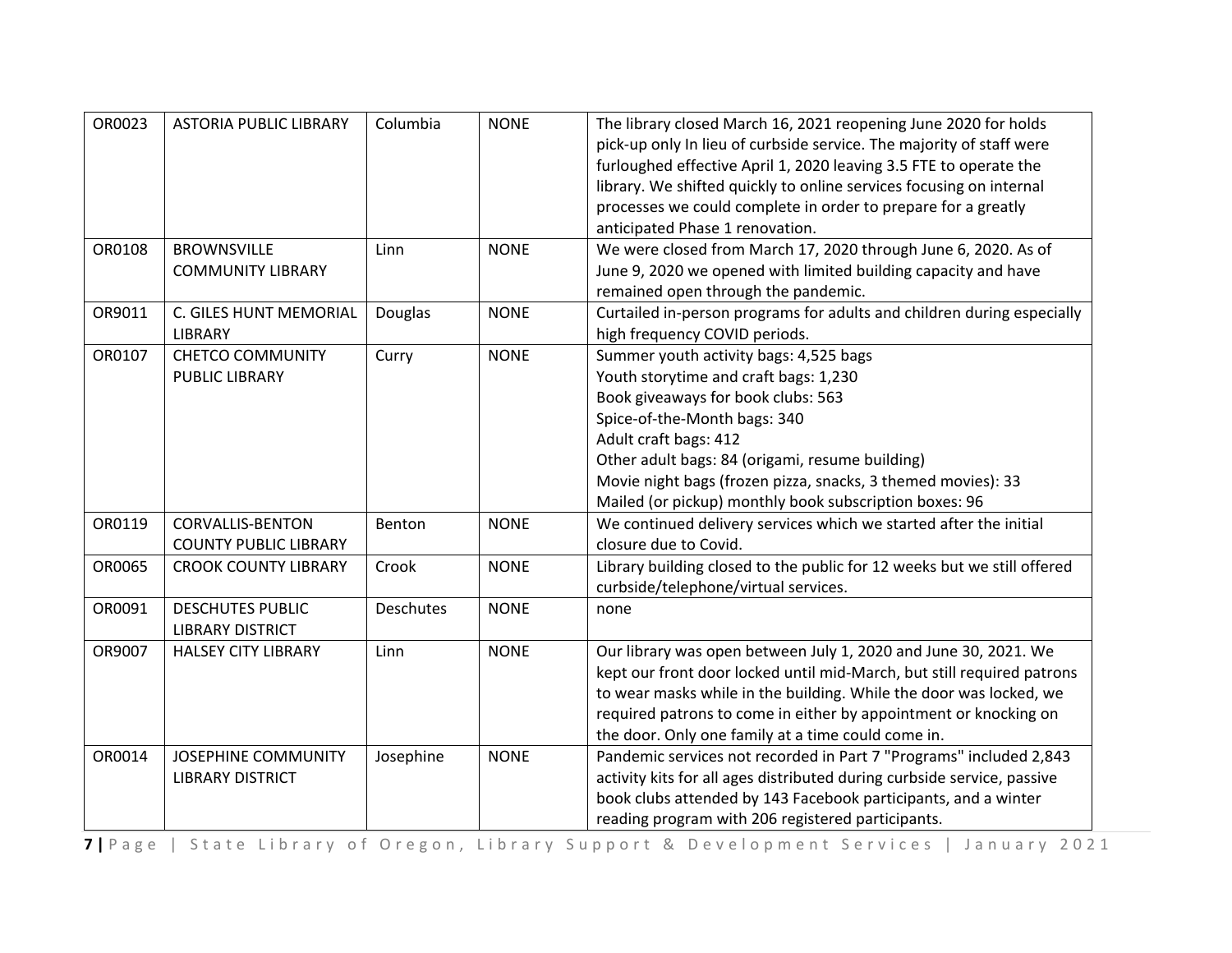| OR0063 | MULTNOMAH COUNTY<br>LIBRARY                        | Multnomah | <b>NONE</b> | MCL had a rolling reopening, which began with 5 libraries opening<br>their doors in June 2021: Capitol Hill, Gresham, Holgate, Kenton and<br>Midland libraries reopened for modified, in-building access to patrons<br>on June 1. Except for these 5 locations in June, MCL buildings were<br>closed for the duration of FY2021.<br>Note for Question 809 Website Visits: we're including website and<br>MyMCL/Bibliocommons sessions.                                                                                                                                                                                                                                                                                                                                                                                                                                                                                                                                                      |
|--------|----------------------------------------------------|-----------|-------------|---------------------------------------------------------------------------------------------------------------------------------------------------------------------------------------------------------------------------------------------------------------------------------------------------------------------------------------------------------------------------------------------------------------------------------------------------------------------------------------------------------------------------------------------------------------------------------------------------------------------------------------------------------------------------------------------------------------------------------------------------------------------------------------------------------------------------------------------------------------------------------------------------------------------------------------------------------------------------------------------|
| OR0062 | PORT ORFORD PUBLIC<br><b>LIBRARY</b>               | Curry     | <b>NONE</b> | We increased our online programming and are rebuilding our<br>website. Our inventory of devices available for check-out has also<br>increased. We have also seen a huge jump in the number of calls<br>requesting assistance in logging in, using Libby, placing holds, the list<br>goes on and on.                                                                                                                                                                                                                                                                                                                                                                                                                                                                                                                                                                                                                                                                                         |
| OR0072 | <b>SCAPPOOSE PUBLIC</b><br><b>LIBRARY DISTRICT</b> | Columbia  | <b>NONE</b> | We increased our electronic access during Covid adding circulating<br>laptop computers and hotspots and extra copies of ebooks aimed at<br>children's education.<br>We held no in person programming during the past year due to Covid.<br>We also closed the meeting room to the public for the entire year.<br>We did substitute weekly take and make activities for children. We<br>restarted in person programming for children in July 2021, but shut it<br>down again when the summer surge hit and we are currently<br>(October 2021) doing only virtual and take away activities for<br>children. We restarted adult programming in June 2021 and continue<br>with that but in a hybrid format for all activities.<br>Many of the accommodations we made for Covid are going to be<br>permanent. We are going to continue hybrid activities and meetings.<br>We are going to continue curbside pickup. We are going to continue<br>and expand electronic devices that we check out. |
| OR0074 | <b>SEASIDE PUBLIC LIBRARY</b>                      | Clatsop   | <b>NONE</b> | We spent over \$12,000 in covid supplies during the first year of the<br>pandemic. We also went through 8 different models of service based<br>on current CDC, State, OSHA, County, and City Governance. Some<br>practices changed weekly. At times we had more limited hours<br>(minimum was 5-6 hours open daily) but still remained open Tuesday-<br>Sunday all weeks except when curbside only.                                                                                                                                                                                                                                                                                                                                                                                                                                                                                                                                                                                         |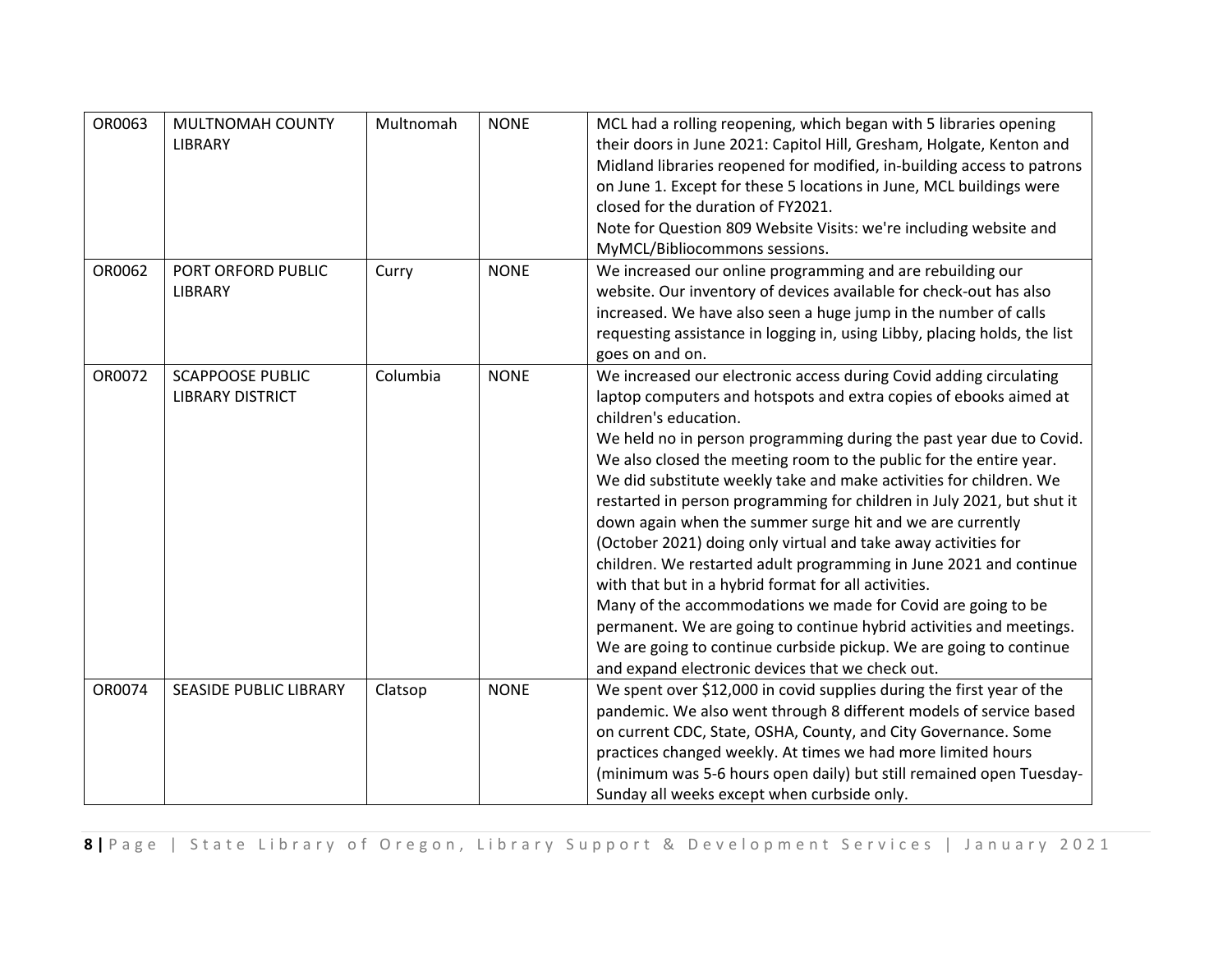| <b>OR0008</b> | <b>SIUSLAW PUBLIC LIBRARY</b> | Lane      | <b>NONE</b> | We offered computer access throughout the summer and fall of           |
|---------------|-------------------------------|-----------|-------------|------------------------------------------------------------------------|
|               | <b>DISTRICT</b>               |           |             | 2020, suspending that through the winter when community COVID          |
|               |                               |           |             | rates rapidly increased. Computer access resumed in early spring. We   |
|               |                               |           |             | opened to in-person browsing beginning on April 1, 2021, and that      |
|               |                               |           |             | has continued every since, although with limited hours. Curbside       |
|               |                               |           |             | service has been accessible to patrons throughout the fiscal year, and |
|               |                               |           |             | staff created virtual browsing videos that streamed on YouTube in      |
|               |                               |           |             | addition to telephone and internet based reader's advisory. The        |
|               |                               |           |             | library has offered take-home activity kits for young people, and      |
|               |                               |           |             | created summer reading kits (complete with an OBOB-nominated           |
|               |                               |           |             | book) for each student in kindergarten to 8th grade for both Siuslaw   |
|               |                               |           |             | and Mapleton school districts. Online tutorials and phone-based tech   |
|               |                               |           |             | assistance has been offered and accessed throughout the year.          |
|               |                               |           |             | Librarians also participated in a peer learning group that put us in   |
|               |                               |           |             | contact with various local nonprofit organizations and focused on      |
|               |                               |           |             | connecting with the community through online formats like Zoom         |
|               |                               |           |             | and etc. In the past year, librarians also assisted residents with     |
|               |                               |           |             | scheduling vaccination appointments via telephone, and advertised      |
|               |                               |           |             | this service in conjunction with Lane County Public Health.            |
| OR0079        | SPRINGFIELD PUBLIC            | Lane      | <b>NONE</b> | We provided service by phone Monday-Saturday from 10am-5pm             |
|               | LIBRARY                       |           |             | without interruption. The library was open two hours per day,          |
|               |                               |           |             | Monday-Friday. We provided computer access by appointment and          |
|               |                               |           |             | accommodated walk-ins. Daily Monday-Saturday, we provided              |
|               |                               |           |             | curbside pickup and digital cards processing. We connected to local    |
|               |                               |           |             | organizations for outreach, signing people up for library cards and    |
|               |                               |           |             | providing free books. We added wireless remote printing service and    |
|               |                               |           |             | hotspots circulation. We provided virtual programming for all ages.    |
| OR0084        | <b>SWEET HOME PUBLIC</b>      | Linn      | <b>NONE</b> | We reduced the number of hours that staff worked each week. The        |
|               | LIBRARY                       |           |             | Library Director retired in January 2021, resulting in budget savings  |
|               |                               |           |             | that stopped staff furloughs from being implemented in 2021.           |
| OR0087        | <b>TILLAMOOK COUNTY</b>       | Tillamook | <b>NONE</b> | I am a new director, arriving in February 2021. There has been a       |
|               | LIBRARY                       |           |             | learning curve on learning many things and operating a new library     |
|               |                               |           |             | system during a pandemic.                                              |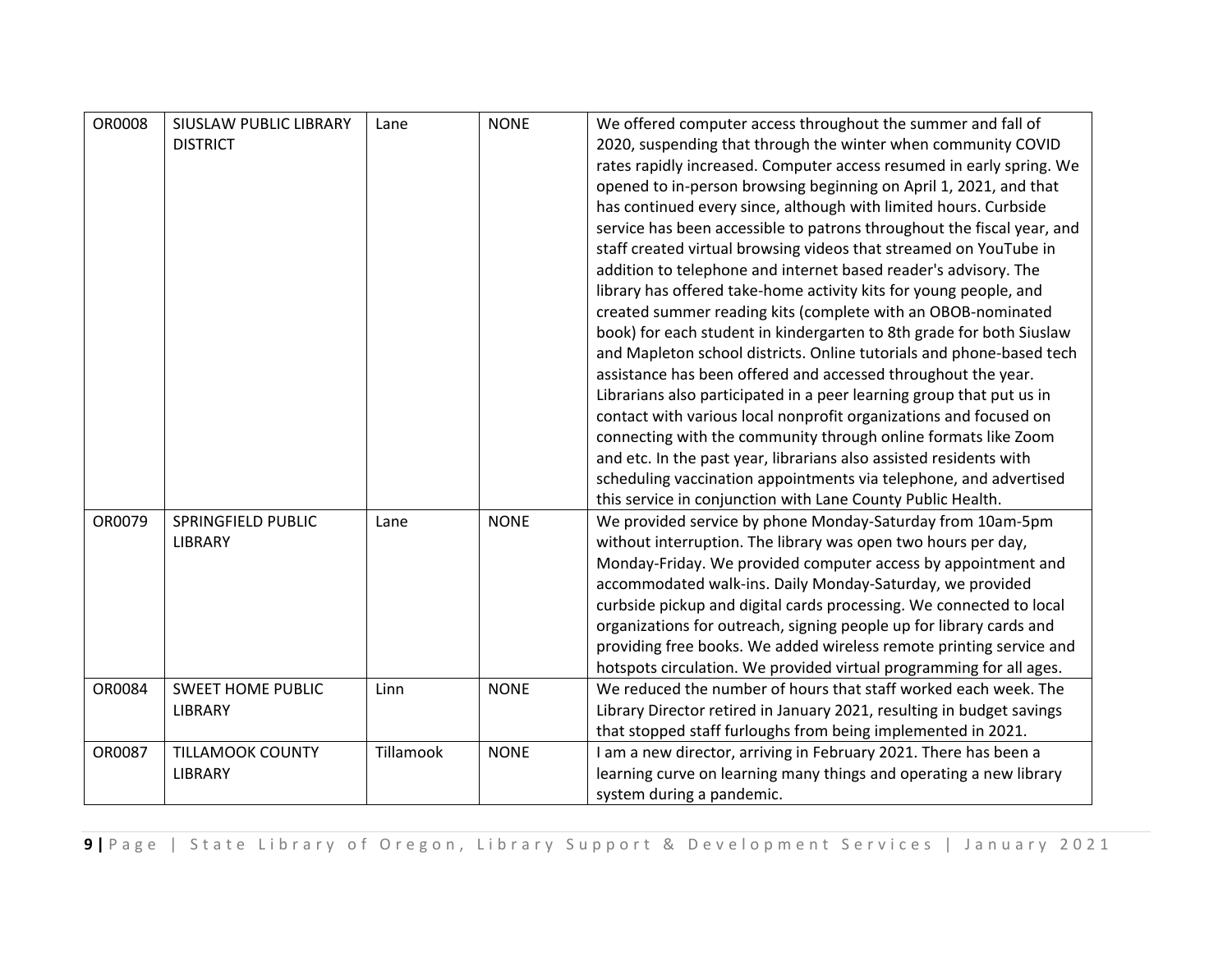| OR0096 | <b>VERNONIA PUBLIC</b><br>LIBRARY            | Columbia | <b>NONE</b> | The Library continued to offer outside pick-up through the Spring of<br>2021. We moved only to inside services due to lack of demand for<br>outside pick-up and reduced restrictions. All Summer Reading<br>programs for 2021 were held outside, starting in June with an outside<br>storytime and a performer.                                                                                                                                                                                                                                                                                                                                                  |
|--------|----------------------------------------------|----------|-------------|------------------------------------------------------------------------------------------------------------------------------------------------------------------------------------------------------------------------------------------------------------------------------------------------------------------------------------------------------------------------------------------------------------------------------------------------------------------------------------------------------------------------------------------------------------------------------------------------------------------------------------------------------------------|
| OR0137 | <b>WARRENTON</b><br><b>COMMUNITY LIBRARY</b> | Clatsop  | <b>NONE</b> | We offered drive up services throughout the building closure.                                                                                                                                                                                                                                                                                                                                                                                                                                                                                                                                                                                                    |
| OR9020 | <b>WINSTON PUBLIC LIBRARY</b>                | Douglas  | <b>NONE</b> | Our patrons are very happy that we are open as many of the county<br>libraries are closed at this time; thanks to the CARES Grant we were<br>able to purchase extensive supplies including face masks and<br>sanitizing equipment allowing our library to remain open during the<br>second shut-down. Patrons have been very cooperative and<br>understanding regarding PPE requirements and social distancing<br>measures.                                                                                                                                                                                                                                      |
| OR9016 | YONCALLA PUBLIC<br>LIBRARY                   | Douglas  | <b>NONE</b> | The library was closed but offered curbside service 6 hours/week.                                                                                                                                                                                                                                                                                                                                                                                                                                                                                                                                                                                                |
| OR0013 | <b>ARLINGTON PUBLIC</b><br>LIBRARY           | Gilliam  | <b>NONE</b> | We have installed touchless hand sanitizer dispensers at the front<br>door and in the children's area. There are masks available at the door<br>and the public computers are not being used at full capacity.<br>The children's programming has been at the PreSchool building<br>during the school year and all other programs have been outdoors<br>whenever possible. Also during periods of increased Covid cases in<br>the county we have cancelled programs or substituted with curbside<br>kits. The library has also purchased extra kits from the Museum of<br>Natural and Cultural History to deliver to the K-4th grades at the<br>Elementary school. |
| OR0024 | <b>GRANT COUNTY LIBRARY</b>                  | Grant    | <b>NONE</b> | The library was never open to patrons to come into the library, but<br>we did do curbside service so we were still checking out books and<br>creating cards. No patrons could get on our computers.                                                                                                                                                                                                                                                                                                                                                                                                                                                              |
| OR0109 | <b>HARNEY COUNTY LIBRARY</b>                 | Harney   | <b>NONE</b> | Our hours have been reduced for the whole fiscal year.                                                                                                                                                                                                                                                                                                                                                                                                                                                                                                                                                                                                           |
| OR0016 | <b>HELIX PUBLIC LIBRARY</b>                  | Umatilla | <b>NONE</b> | I offered outdoor pick up service for any check outs that patrons<br>needed. I also checked out bulk amounts of books so patrons didn't<br>have to travel often or go out as much. There were also grab and go                                                                                                                                                                                                                                                                                                                                                                                                                                                   |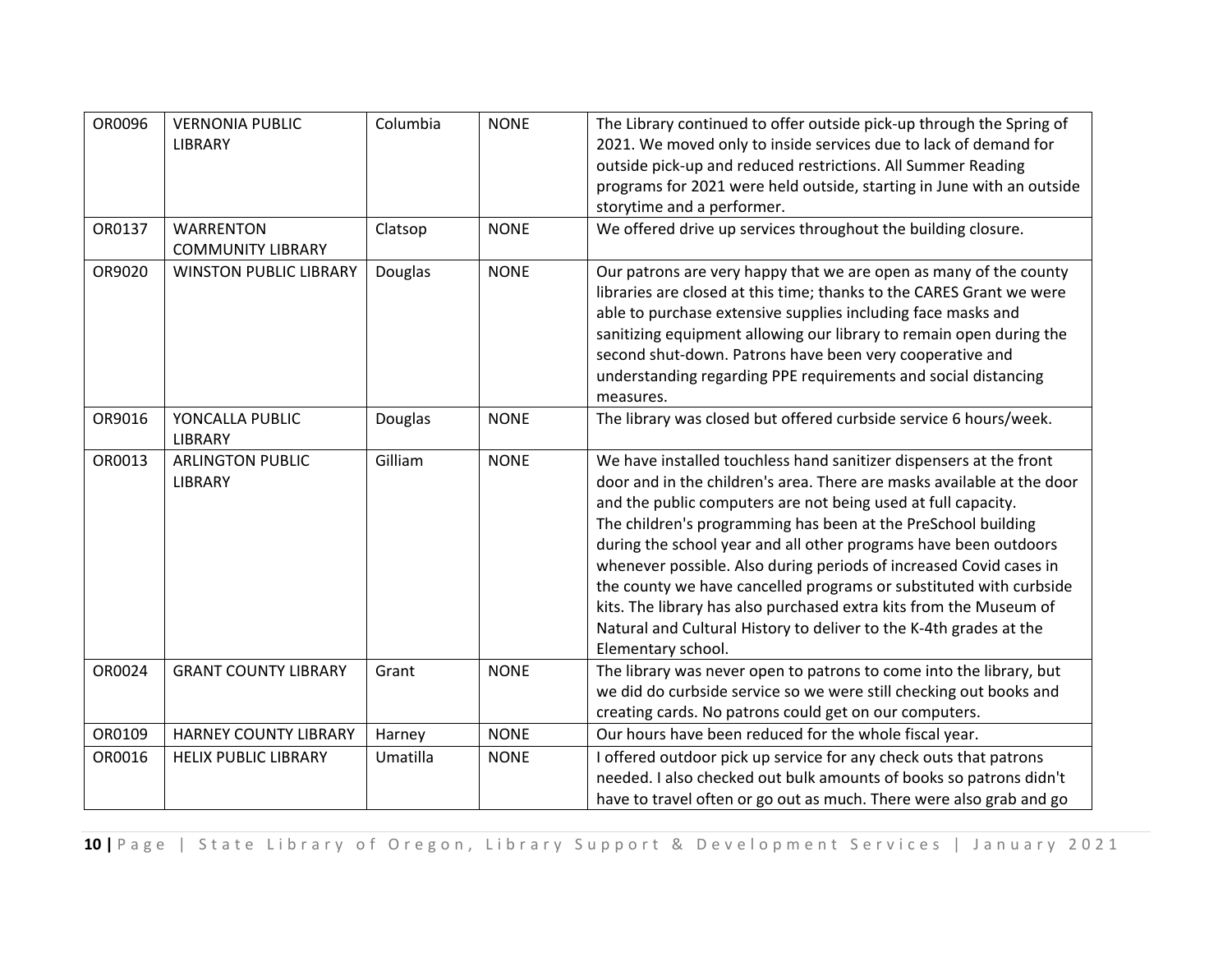|        |                                           |            |              | craft/art kits to replace in-person programs. Patrons were able to still<br>have access to inter-library loans during the pandemic.                                                                                                                                                                                                                                                                                                                                                                                                                                  |
|--------|-------------------------------------------|------------|--------------|----------------------------------------------------------------------------------------------------------------------------------------------------------------------------------------------------------------------------------------------------------------------------------------------------------------------------------------------------------------------------------------------------------------------------------------------------------------------------------------------------------------------------------------------------------------------|
| OR0018 | <b>HERMISTON PUBLIC</b><br><b>LIBRARY</b> | Umatilla   | <b>NONE</b>  | While an occupancy limit was in place, it was never reached.                                                                                                                                                                                                                                                                                                                                                                                                                                                                                                         |
| OR0053 | <b>NYSSA PUBLIC LIBRARY</b>               | Malheur    | <b>NONE</b>  | We didn't limit occupancy because we don't usually have a lot of<br>people in at the same time anyway. The larger groups we have are<br>families with a lot of kids.                                                                                                                                                                                                                                                                                                                                                                                                 |
| OR0082 | <b>STANFIELD PUBLIC</b><br>LIBRARY        | Umatilla   | <b>NONE</b>  | Our library provided our Summer Reading in the Public Park to help<br>give space to participants, while providing a much needed place for<br>the community to gather and have fun.                                                                                                                                                                                                                                                                                                                                                                                   |
| OR0098 | <b>WALLOWA PUBLIC</b><br>LIBRARY          | Wallowa    | <b>NONE</b>  | From December 2020 thru April 2021 we did browsing by<br>appointment and only one family/cohort at a time. In May we<br>opened up to browsing without appointment but limited it to 10<br>people inside the building at one time including staff. We have<br>continued throughout 2020/2021 to offer curbside/at the door pick<br>up and front porch drop off for those sick or in quarantine.                                                                                                                                                                       |
| OR0100 | <b>WESTON PUBLIC LIBRARY</b>              | Umatilla   | <b>NONE</b>  | The Library was open all weeks of the fiscal year, although with<br>limited capacity, masks required, and no use of the library's public<br>access computers. Patrons could use their own devices in the building<br>or outside, using the library wifi. Fines were suspended all year. No<br>preschool story time was held. Materials were delivered curbside for<br>those who preferred not to come in the building. Home delivery of<br>library materials was offered as well. Both of these services (curbside<br>and home delivery) will continue indefinitely. |
| OR9010 | <b>ALOHA COMMUNITY</b><br>LIBRARY         | Washington | <b>WCCLS</b> | Curbside service was scheduled 6 days per week/3 hours per day July<br>2020 - May 2021 and served approximately 10,000 patrons. We<br>reopened the library June 1, 2021. Our delivery service started in<br>January 2021. We continue to serve 1-5 households each week.                                                                                                                                                                                                                                                                                             |
| OR0138 | <b>BANKS PUBLIC LIBRARY</b>               | Washington | <b>WCCLS</b> | We really missed having programs for all ages and since our patrons<br>had indicated that virtual programming was not of much interest to<br>them, our staff got creative in finding ways to engage our patrons.<br>Some examples: 1) We created and handed out more than 870 take-<br>and-make craft kits for early learners, Grades 1-6 and teens. 2) We<br>posted displays on the windows facing our driveway. 3) We sent out                                                                                                                                     |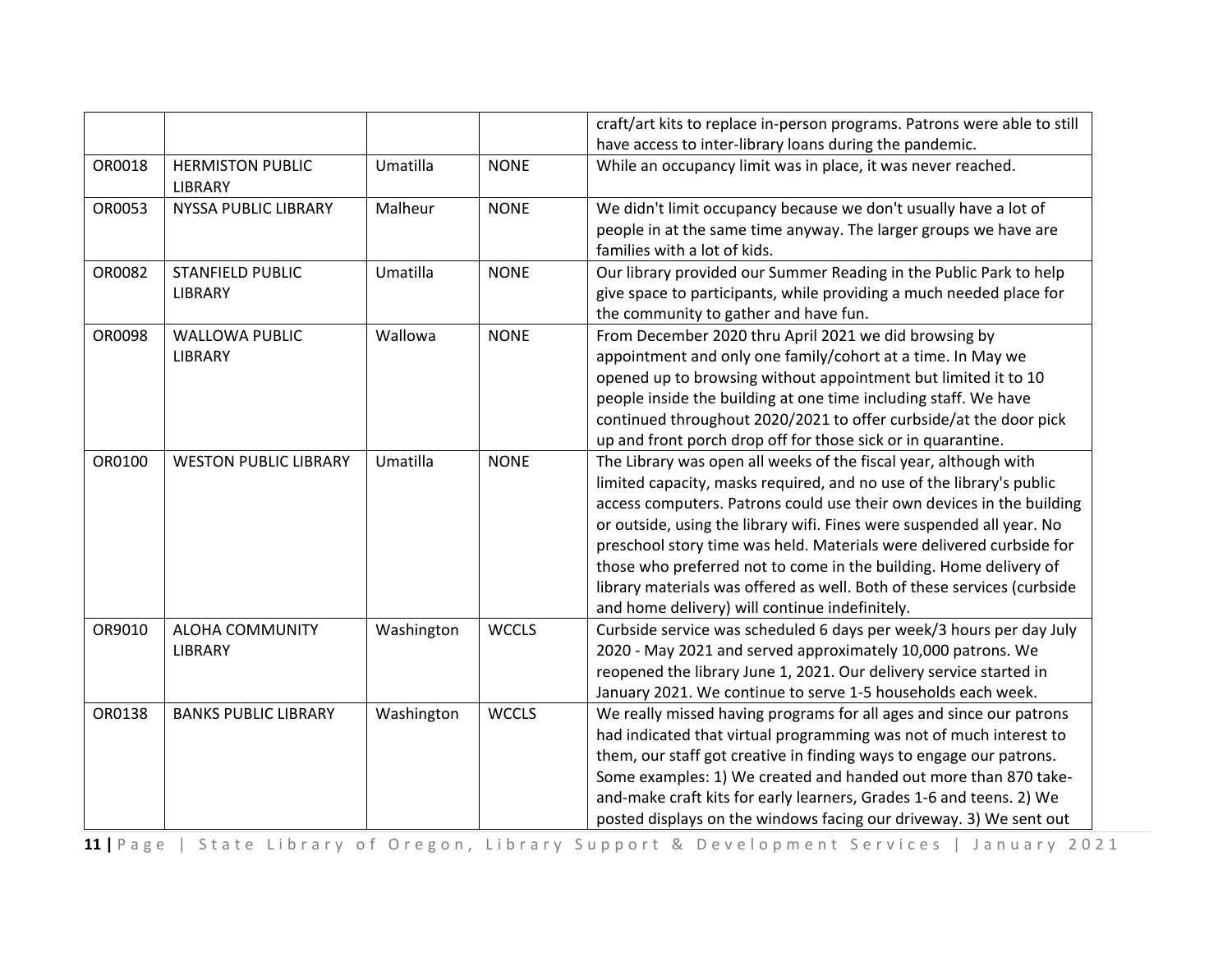|        |                                        |            |              | our regular monthly newsletters and and created special newsletters,<br>like ones for our 'Homesteading Programs' patron list, featuring<br>gardening-related tips and pictures from staff gardens, simple Holiday<br>crafts, etc. 4) We even called some of our regular patrons who<br>weren't using curbside services to check on how they were doing.<br>(Small libraries can do that!) We were fortunate, with our square<br>footage and small staff numbers, to be able to continue to work in<br>the building and remain distanced and masked. Being able to work<br>together as a staff helped us all to maintain a positive attitude and<br>support each other.       |
|--------|----------------------------------------|------------|--------------|-------------------------------------------------------------------------------------------------------------------------------------------------------------------------------------------------------------------------------------------------------------------------------------------------------------------------------------------------------------------------------------------------------------------------------------------------------------------------------------------------------------------------------------------------------------------------------------------------------------------------------------------------------------------------------|
| OR0128 | <b>CEDAR MILL COMMUNITY</b><br>LIBRARY | Washington | <b>WCCLS</b> | For 31 weeks, users were served curbside and via phone, email, web<br>and other e-access. We opened gradually with a small browsing<br>collection and added more services access and hours. By July 2021,<br>we opened most of the library and added back all but 3 pre-pandemic<br>hours of opening.                                                                                                                                                                                                                                                                                                                                                                         |
| OR0118 | <b>CORNELIUS PUBLIC</b><br>LIBRARY     | Washington | <b>WCCLS</b> | Because our community has low broadband subscriptions rates, high<br>poverty and unemployment rates, it was critical to our community to<br>offer services. Our staff were completely supportive and we were<br>open more and offered more services than every library in our<br>county. We were open nights and weekends. We checked out laptops<br>and wifi hotspots. We offered curbside. We offered appointments for<br>people to use a computer, browse or ask account or reference<br>questions. We offered programs online and outside.                                                                                                                                |
| OR0009 | <b>FOREST GROVE CITY</b><br>LIBRARY    | Washington | <b>WCCLS</b> | Forest Grove City Library continues to offer three types of service:<br>inside, curbside, and virtual.<br>Inside services were restored in April, 2021 with limited hours. (20)<br>We added more open hours in July (56), but have not yet restored<br>evening hours. Inside service includes circulation, reference, printing,<br>copying and faxing.<br>We've maintained our curbside service since it is very popular with<br>the patrons that use it and there are some who do not wish to come<br>back in the building.<br>Virtual service has been utilized for the Adult and Teen programming,<br>story times, Teen Library Council, Library Commission and Friends of |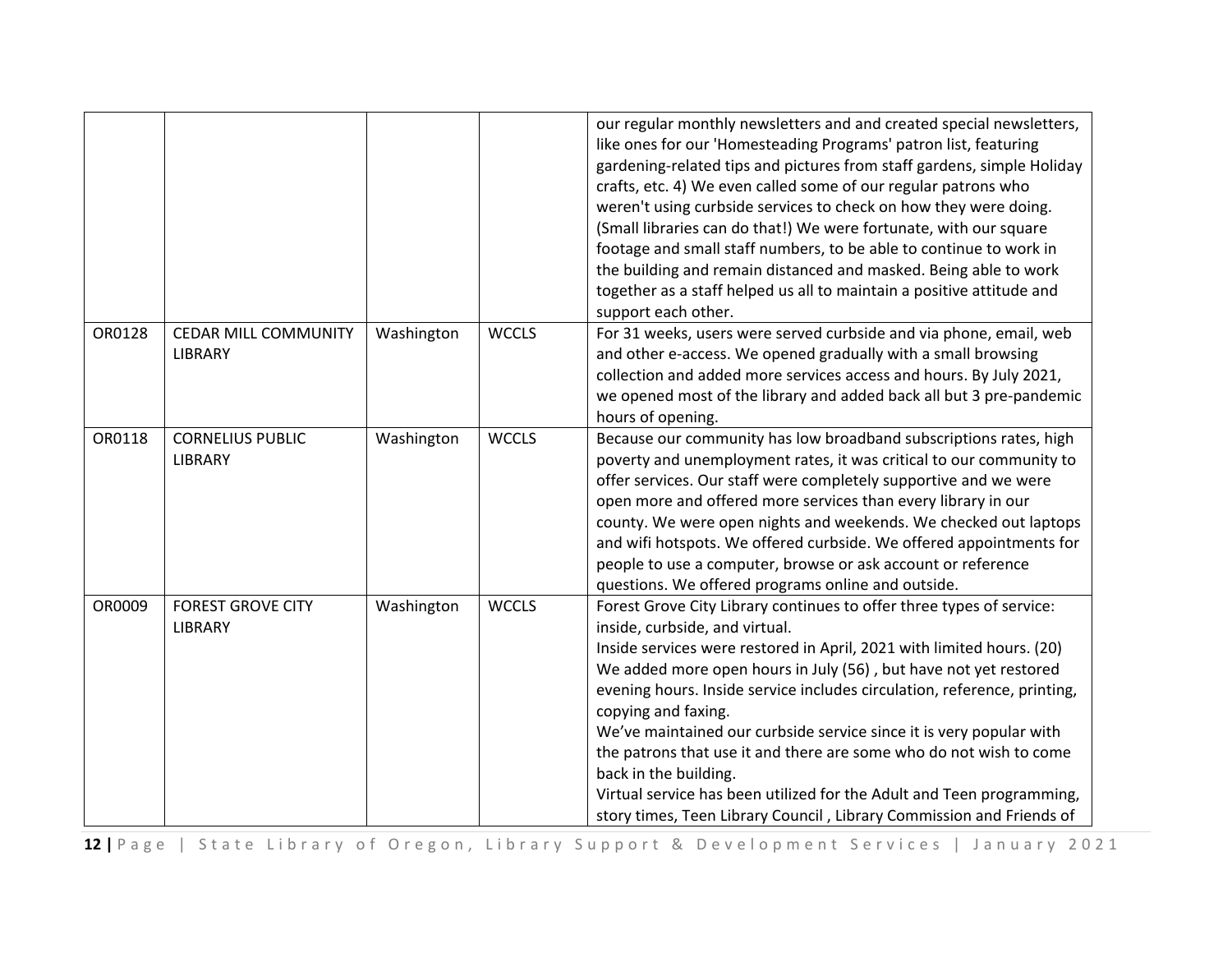|        |                          |            |              | the Library Meetings.                                                   |
|--------|--------------------------|------------|--------------|-------------------------------------------------------------------------|
|        |                          |            |              | Our Summer Reading program was a joint partnership with the Forest      |
|        |                          |            |              | Grove School district meal program. Staff distributed 2,246 free        |
|        |                          |            |              | books at these sites and at the library. We also partnered with the     |
|        |                          |            |              | City's Parks and Recreation department and had 5 live performers in     |
|        |                          |            |              |                                                                         |
|        |                          |            |              | area parks.                                                             |
|        |                          |            |              | This fall, our youth Service Librarian began doing weekly Storytime's   |
|        |                          |            |              | in the Park and plans to continue as long as the weather holds. He has  |
|        |                          |            |              | had a very good response.                                               |
|        |                          |            |              | Our Friends group has not had an in-person in two years, but have       |
|        |                          |            |              | making almost the same amount via on-line sales. That is largely due    |
|        |                          |            |              | to the great donations we have been getting since the pandemic          |
|        |                          |            |              | began. Due to patrons request, we began taking donation in August,      |
|        |                          |            |              | 2020 as part of our curbside service.                                   |
|        |                          |            |              | We currently have a survey out to patrons regarding Adult               |
|        |                          |            |              | programming. Like most libraries, we are kind of in a holding pattern   |
|        |                          |            |              | until we have more information about patron behavior and use of the     |
|        |                          |            |              | library. It is clear that library patrons, like most people, do not yet |
|        |                          |            |              | know how or if they will resume their pre-pandemic lives. In the        |
|        |                          |            |              | meantime, we will continue to try to be responsive to the ever-         |
|        |                          |            |              | evolving changes and continue to provide our very best library          |
|        |                          |            |              | services.                                                               |
|        |                          |            |              | Throughout the pandemic the Forest Grove library staff has been         |
|        |                          |            |              | remarkable. Their commitment and passions for what we do here has       |
|        |                          |            |              | made the challenges of the last 19 months much easier to negotiate.     |
|        |                          |            |              | They were flexible, creative and supportive. Kudos to all of them.      |
|        |                          |            |              | <b>Colleen Winters</b>                                                  |
|        |                          |            |              | Director                                                                |
|        |                          |            |              | <b>Forest Grove City Library</b>                                        |
| OR0139 | <b>GARDEN HOME</b>       | Washington | <b>WCCLS</b> | Our library rents our space inside Garden Home Recreation Center        |
|        | <b>COMMUNITY LIBRARY</b> |            |              | from Tualatin Hills Park & Recreation District (THPRD). All THPRD       |
|        |                          |            |              | facilities closed down entirely on March 14, 2020, and we ended up      |
|        |                          |            |              | being closed out of our building until our re-opening proposal was      |
|        |                          |            |              | accepted several months later. We started curbside holds pickup by      |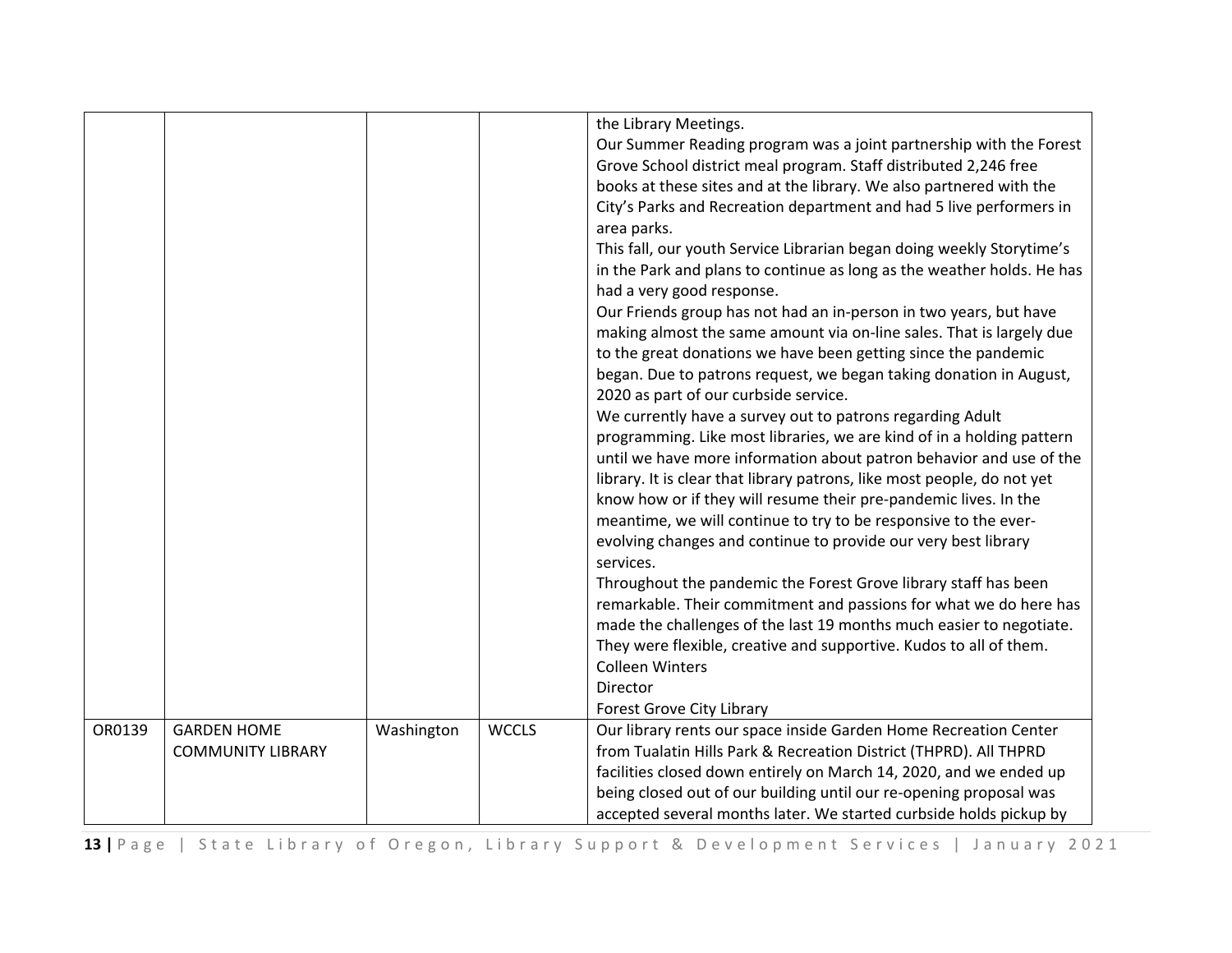|        |                                       |            |              | appointment on June 23, 2020. In order to avoid crowding in our<br>small space, we had to maintain an appointment system until our last<br>day of curbside only service on July 10, 2021. As all public library<br>workers now know, it's a lot of work to provide curbside service, but<br>our patrons were so grateful. Over the 2020 winter holidays, we also<br>had the unique situation of our two closest neighboring libraries<br>closing down for various lengths of time, causing many new patrons<br>to discover us. For several months during the pandemic, we actually<br>circulated quite a few MORE items compared to the prior, pre-COVID<br>year! In addition to curbside service, we partnered with West Slope<br>Community Library to purchase and circulate mobile Wi-Fi hotspots,<br>which were especially popular with older members of our<br>community. Although our small staff was very busy with the hands-on<br>aspects of curbside service, we did also provide some wonderful<br>virtual programs for all ages, made some very fun videos, and handed<br>out make and take crafts and STEAM activities every Saturday. We<br>were thrilled to open our doors again on July 12, 2021, and we look<br>forward to the return of in-person programs in the not-too-distant<br>future. |
|--------|---------------------------------------|------------|--------------|----------------------------------------------------------------------------------------------------------------------------------------------------------------------------------------------------------------------------------------------------------------------------------------------------------------------------------------------------------------------------------------------------------------------------------------------------------------------------------------------------------------------------------------------------------------------------------------------------------------------------------------------------------------------------------------------------------------------------------------------------------------------------------------------------------------------------------------------------------------------------------------------------------------------------------------------------------------------------------------------------------------------------------------------------------------------------------------------------------------------------------------------------------------------------------------------------------------------------------------------------------------------------------------------------------------|
| OR0141 | <b>NORTH PLAINS PUBLIC</b><br>LIBRARY | Washington | <b>WCCLS</b> | We provided outdoor holds pickup and phone/email service July-<br>September, then added to this the option of indoor entryway holds<br>pickup September-March, then added to those the option of open<br>hours inside the library March-June. So March-June, patrons could<br>pick up holds outside or in the entryway, and/or come in to use the<br>full-service library.                                                                                                                                                                                                                                                                                                                                                                                                                                                                                                                                                                                                                                                                                                                                                                                                                                                                                                                                     |
| OR0133 | SHERWOOD PUBLIC<br><b>LIBRARY</b>     | Washington | <b>WCCLS</b> | Curbside services were provided this entire year.                                                                                                                                                                                                                                                                                                                                                                                                                                                                                                                                                                                                                                                                                                                                                                                                                                                                                                                                                                                                                                                                                                                                                                                                                                                              |
| OR0086 | <b>TIGARD PUBLIC LIBRARY</b>          | Washington | <b>WCCLS</b> | Immediately before this report period began (on June 22, 2020), we<br>started offering Library Takeout, which included express holds pickup,<br>book stacks, take-and-make bags, and more. Our total number of<br>Library Takeout visits and phone calls was 41,016.<br>Our building reopened to the public on Monday, April 26, 2021.<br>Beginning April 26, we offered Library Takeout 17 hours per week,<br>and in-building services 22 hours per week, for a total of 39 hours per                                                                                                                                                                                                                                                                                                                                                                                                                                                                                                                                                                                                                                                                                                                                                                                                                         |